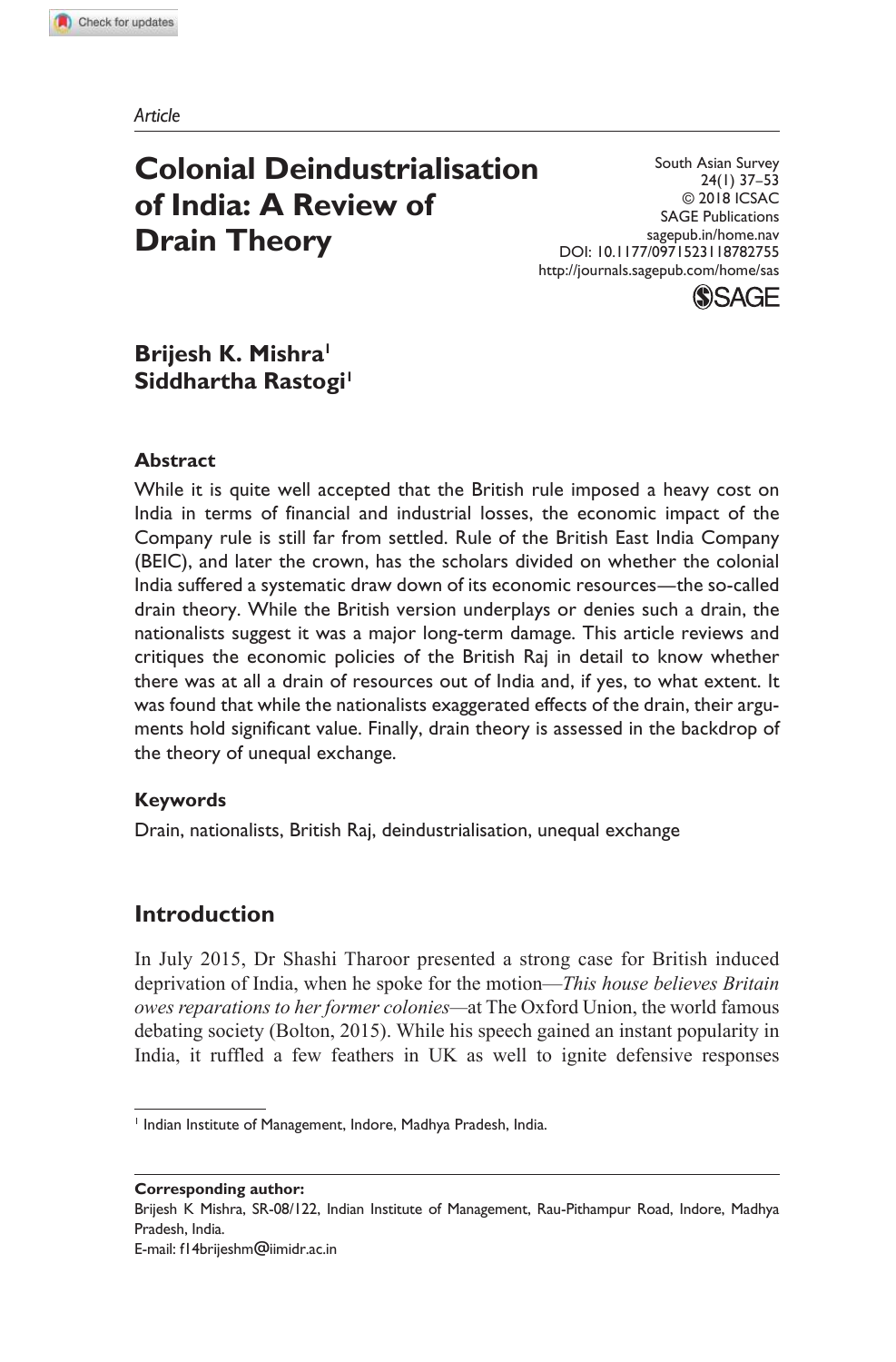(BBC, 2015). While the public response across the globe shows the vibrancy of the topic even today, the common public is not alone in this excitement. The 2017 John Bates Clark Medal winner, Dave Donaldson, is credited with one of the most exciting and well-cited works on British Raj in recent years. His paper on Indian railroads of the British era showcases interesting data and draws great empirical insights (Donaldson, 2018). While the debate about the impact of the British Raj on India is still going on, we take a deeper look at the historical documents to shed some light on the drain of wealth from India through systematic deindustrialisation during British East India Company years (1757–1857) and British Raj years (1857–1947).

A proper discourse and debate on the economic repercussions of the British rule in India started in the second half of the nineteenth century. After painstakingly collecting data about financial affairs of the Indian dominion, Dadabhai Naoroji presented his finding before the East India Association on 27 July 1870.<sup>1</sup> He raised precisely five questions on whether India was in a situation to produce enough to satisfy its wants. Four of these wants were to be measured in terms of mere sustenance living comprising food, shelter, clothing and bare minimum saving to meet social obligations and natural calamities. Besides these, Naoroji also brought up the issue whether India could afford to sustain annual withdrawal of about 10 million sterling year after year (Naoroji, 1870). The drain of wealth was on account of having extravagant and predominantly foreign administration, pensions to retired British officials, interest charges on capital invested in India and military expenses (Dasgupta, 1993; Masani, 1939). Incidentally, while formulating his thoughts on the drain of wealth out of India, Dadabhai was majorly concerned about the evil effects of the Company rule on the common people of India and not the elite, who could still enjoy their privileges (Islahi, 1995). In fact, Dadabhai was of the opinion that recurrent famines in India were clearly a manifestation of the drain of wealth (Islahi, 1995).

The concept of drainage of wealth from colonial India, however, was not entirely novel, and Dadabhai was not the first proponent. A group of Marathi intellectuals, led by Bhaskar Tarkhadkar, Bhau Mahajan and Ramkrishna Vishwanath, discussed the detrimental economic consequences of British rule and found the same not to be 'divine providence' but 'the most bitter curse' (Naik, 2001). However, it was Dadabhai who put forth the most cohesive argument by collecting required data, arriving at a cogent conclusion and presenting the findings to the right people at right place—to the British population and those occupying positions of authority in Britain.<sup>2</sup> Even as Dadabhai's analysis gave a potent tool in the hands of nationalists for seeking greater relaxations and devolvement of power in favour of Indians, the drain theory was not beyond criticism—both homegrown and from beyond the shores, notable critiques being Bankim Chandra Chatterjee, Justice Mahadev Govind Ranade, Morrison and so on (Dasgupta, 1993).

This article seeks to analyse the drain theory in historical perspective—what was the basis of its formulation, what were the supporters of the theory arguing and how the critics tried to counter those? An attempt is also made to view the drain of wealth in perspective of the 'theory of unequal exchange' and its probable explanation of the drain. A conclusion is presented to summarise the discussion.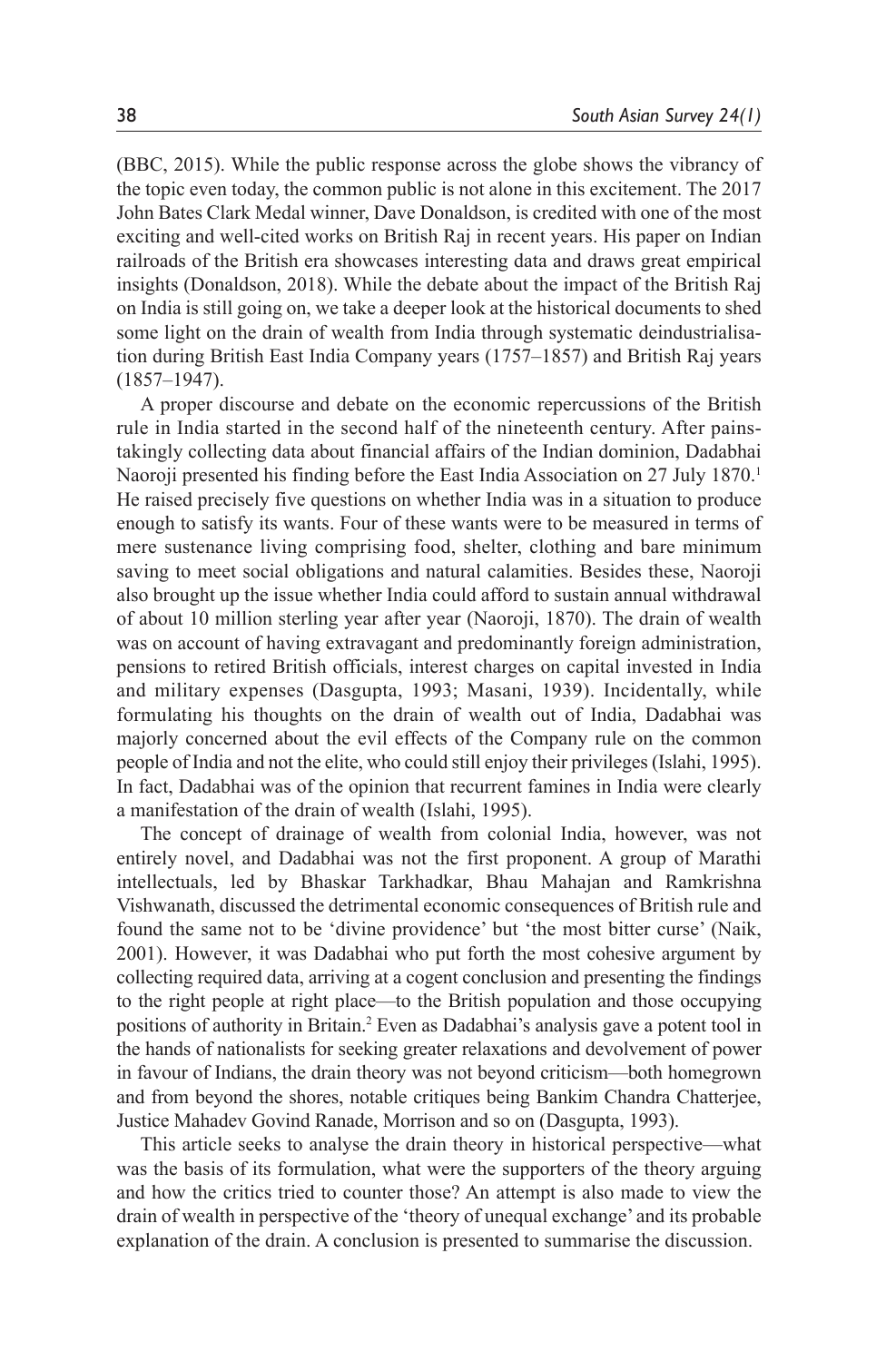### **Precursor to Drain of Wealth**

While discussing operations of the East India Company in 'the Wealth of Nation', Adam Smith expresses surprise that how the Company was moving towards almost bankruptcy by 1773 even as it was generating handsome revenues and its servants and officials were enjoying so many fruits that a parliamentary enquiry was going on in the matter (2005, p. 614). He further termed the officials of the Company as 'plunderers of India'<sup>3</sup> (2005, p. 615). Being a laissez-faire evangelist, Smith might not have favoured the monopolistic rights of the East India Company over trade with India in a typical mercantilist fashion. Still, the word 'plunderer' connotes deep misgivings in his mind as regards the activities of the East India Company. We must note here that the so-called plunder could have started in the right earnest only after the battle of Plassey in 1757 (more so after the Battle of Buxar in 1764) and Smith published his magnum opus in 1776. Hence, the Company officials must have been working rather hard to invoke such a critique from the father of modern economics. In fact, in 1765 the Company was given the Diwani rights for Bengal, which brought out some civic responsibilities in addition to the right of collection of taxes (Chaudhury, 1983).<sup>4</sup> Instead, the Company officials played hoarders of rice and continued to collect taxes even as draught of 1770 loomed, and as a result, the draught led to a major famine, which reportedly wiped off about one-third population of Bengal (Morrisette, 2010).<sup>5</sup>

The mismanagement by the East India Company led the British Parliament to make significant changes in how the Company was operating in India. Warren Hastings was first appointed the Governor General of Bengal in 1772 and, after the passage of the first Regulation Act in 1773, the Governor General in Council of India in 1773 (Metcalf & Metcalf, 2006). He was, however, shackled by a council comprising four persons, who were chosen by the political class in London and could veto the Governor General (Kulke  $& R$  Rothermund, 1998). Interestingly, the counsel of this council frustrated Hastings to no ends and yet could not save him from undergoing an impeachment for corruption and 20 other charges 3 years after completion of his tenure in 1885 (Stein, 2010).<sup>6</sup> Cornwallis, who succeeded Hastings, did not want the fetters of the council. Hence, the second Regulation Act of 1784 gave Governor General greater powers. However, to check his functioning, a Board of Control was created in London that would be headed by a person who would eventually be called the Secretary of State for India (Kulke & Rothermund, 1998). A 'Board of Secrecy' was created by taking up three persons each from the Board of Control and from among the directors of the Company and the decisions of this board would supposedly be binding on the Governor General. As per Stein, Cornwallis had to take a pledge before his appointment as Governor General that he would refrain from waging a war once in India, but he still confronted and conquered Tipu Sultan for domination of South India showing that the checks and balances in the system were still not foolproof (2010, p. 207). As regards economic measures taken by Cornwallis, most noteworthy was 'Permanent Settlement' of 1793. Was it done to help improve agricultural productivity by giving landlords (zamindars) incentives for increasing crop yields when the revenues from the lands allotted to them were fixed for once and all? Kulke and Rothermund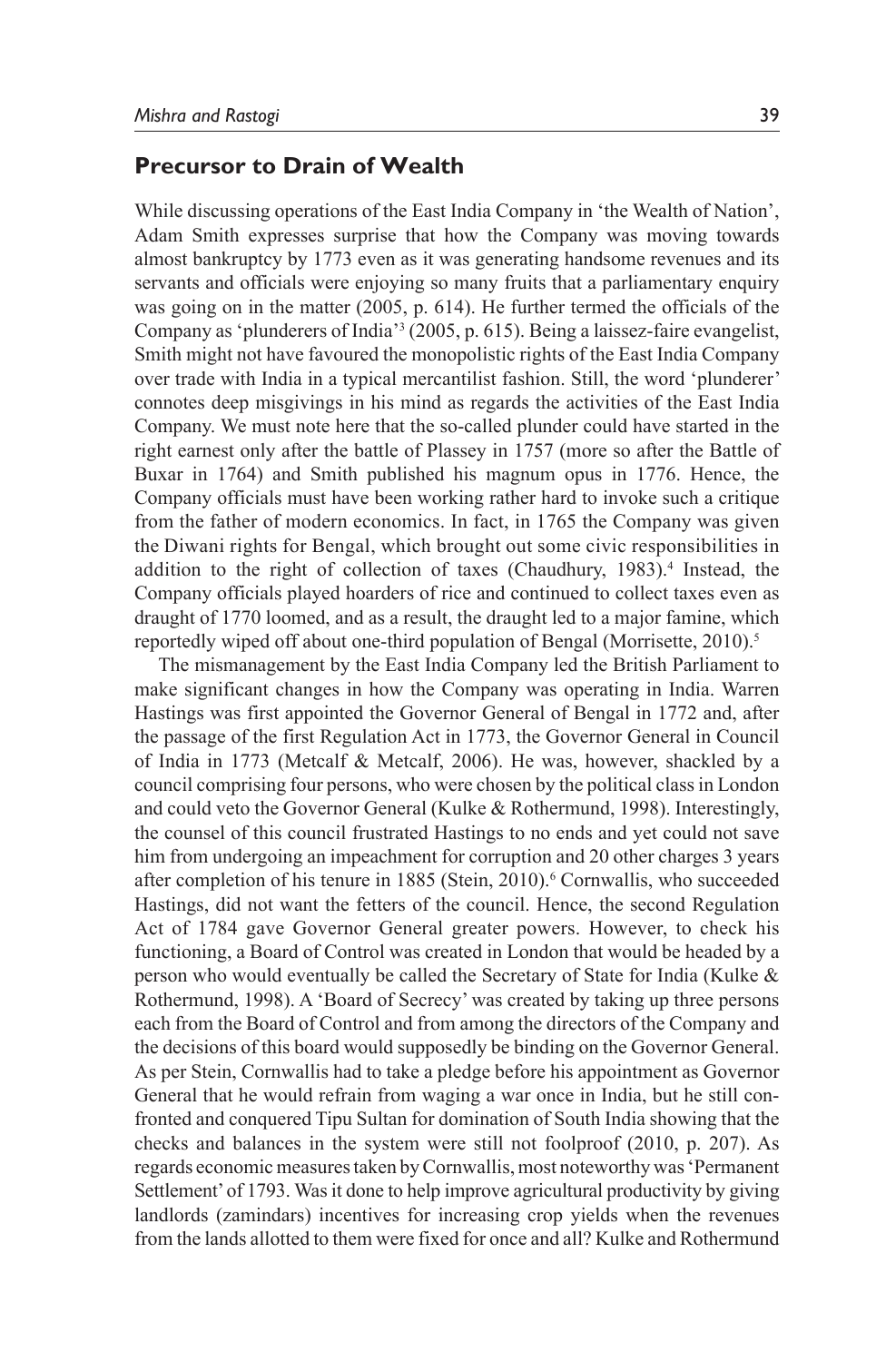say not exactly—It had more to do with sidestepping the common refrain made by landlords about missing peasant,<sup>7</sup> better predictability of revenues and hence better budgeting, and perhaps most importantly, to recover from heavy financial burden because of war with Tipu Sultan (1998, p. 230).<sup>8</sup> Did 'Permanent Settlement' help in improving the livelihood of peasants? It is debatable. Given to the arbitrariness of Company officials in assessing and demanding land revenues, it was some sigh of relief for the landowners that they now had to pay something about which they knew in advance. In fact, Romesh Dutt hails the permanent settlement of Cornwallis as the single most important initiative for bringing prosperity and happiness to British subjects in the country (1902, p. 9). But, there are pointers to say that all was not well with this system of revenue sharing. English demanded 9/10th of collection from zamindars. These demands did not alter as per the harvesting conditions; and these contractual agreements between the Company and the zamindars were executed with full force; if some landowner reneged,<sup>9</sup> his rights would be annulled thenceforth (Rothermund, 1993). These tough conditions could not benefit the early zamindars and many of them were replaced by another set of zamindars, who were least interested in agriculture's development or peasants' well-being (Anonymous, 1955).<sup>10</sup> Rothermund notes that with the increased land revenue, the Company was now in a position to recover most of the silver it pumped previously and the same was exported to Britain leading to a situation of money scarcity and deflationary economy through the first half of the nineteenth century, which had adverse impact not only for the peasants but also for other economic agents such as the weavers (1993, p. 21). The drain had thus started in the right earnest.

Cornwallis took another decision that had extremely significant repercussions on drain of wealth in times to come. He conveniently considered the natives as responsible for all the wrongdoings that took place during the earlier regime of Hastings and fully absolved the wily Company officials.<sup>11</sup> On his instigation, the Regulation Act of 1793 formalised introduction of civil servants, and all the posts having pay more than a specified limit were to be filled only by persons of British origin (Metcalf & Metcalf, 2006; Mollah, 2011). This racial discrimination remained until the end of the British regime even if some concessions for natives were made later on. The salaries of these 'foreign' administrators, their attractive perks and privileges and guaranteed pensions were to be entirely funded from local revenues only. Dadabhai considered these payments, especially the pensions, as a substantial part of the drain of wealth that was happening by dissociating the natives and exclusively relying on British to fill higher positions.

The East India Company was abolished in 1858 after the revolt (or mutiny as some insist on calling it) of 1857. From the era of Cornwallis, who served till 1795, to Canning (first as Governor General and then Governor General and Viceroy of the British Crown (1856–1858 and 1858–1862, respectively)), the Company kept on expanding area under its direct governance. It fought major wars with Marathas (1818) and Sikhs (1849) and also annexed Awadh in 1856 and, therefore, effectively controlled the entire country including the princely states that were subdued to have friendly but subjugated relationship with the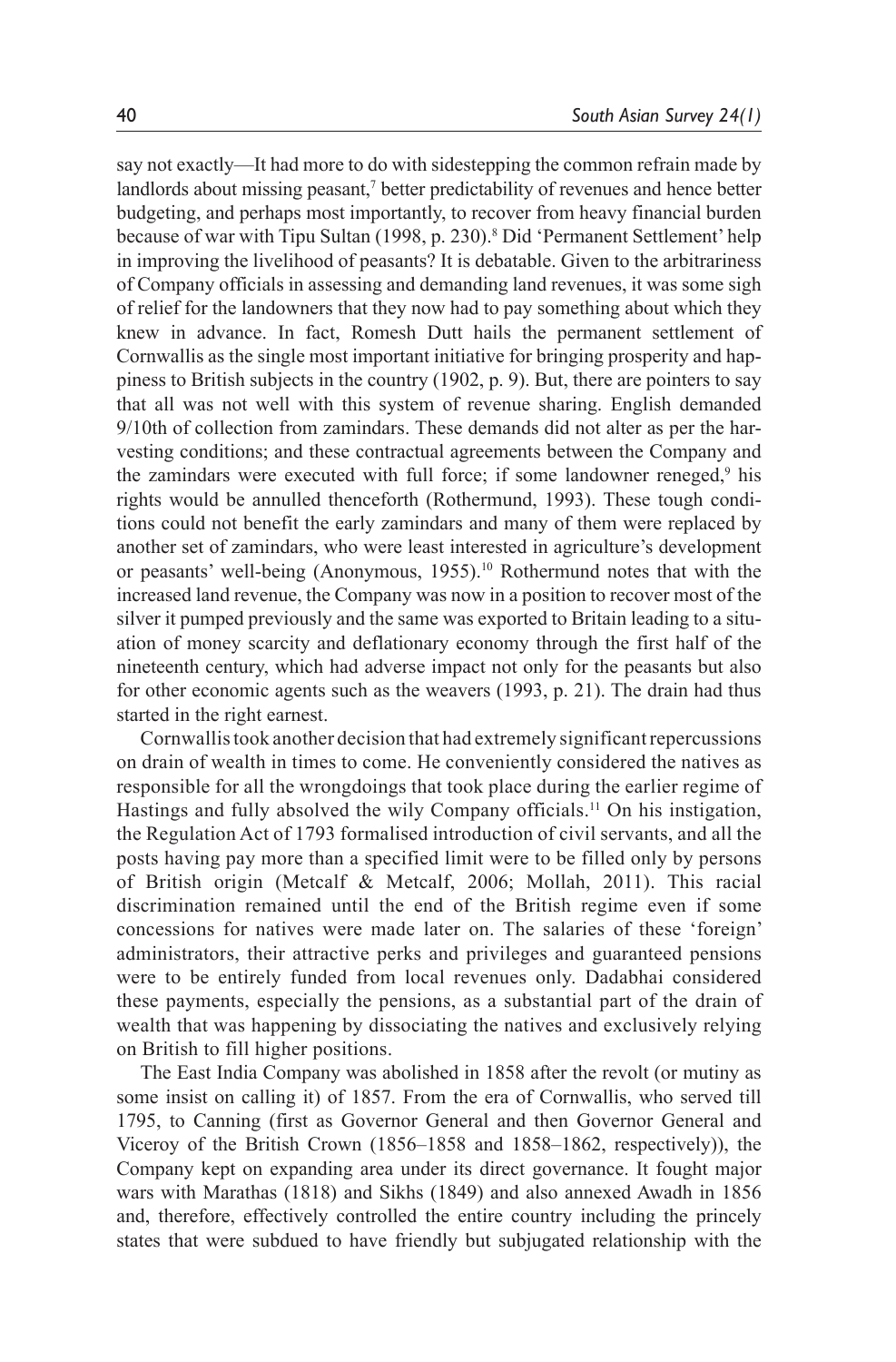Company. As regards the economic performance during this period, it is seen that while agricultural production per capita almost stagnated, the biggest loser was industry. There was a chronic case of deindustrialisation during the British Raj. The contextual definition of deindustrialisation for this article is taken as 'the movement of labor out of manufacturing and into agriculture, either measured in absolute numbers (strong deindustrialisation), or as a share of total employment (weak deindustrialisation)' (Clingingsmith & Williamson, 2008). As the Company had to earn profits and pay dividends to shareholders in Britain, it used its local revenues to finance exports and hence drain of wealth occurred due to excess of export for which no imports took place (Furber, 1948 q.v. Clingingsmith & Williamson, 2004). However, this happened during the period 1772–1815. Post-1815, the exports of Indian textile declined dramatically and very quickly India became a net importer of British textile. As per an estimate, the net excess of exports over imports, that is, the net financial transfer from India to Britain, was at a high of £1,014,000 per annum during 1784–92; later on it came down to £477,000 per annum during 1808–15 before turning negative to £77,000 per annum during 1816–20 (Esteban, 2001 q.v. Clingingsmith & Williamson, 2004). The deindustrialisation was brought about by cheap textiles produced by modern factories of Lancashire in England and Indian textile industry, which did not get any tariff protection rather such imports from England were made duty-free, could not compete (Maddison, 1971). The phenomenon of deindustrialisation is shown in Figure 1.

The graph shows that industry started its sharp decline (1790s), and as its growth faltered, agricultural growth picked presumably because of labour transition from industry to agriculture. In fact, the British attempt to harm the Indian artisans in order to benefit their profits started very early on—soon after the Clive's conquest of Arcot (1751). Giving an account, James (2010) writes:

[T]he Company was free to impose stringent conditions on internal trade which were designed to increase its profits. Within twenty years of Arcot, the Company was dictating how the weavers of southern India organised production and systematically squeezing out Indian inventors and entrepreneurs. Having been delivered from the



**Figure 1.** Growth of Agriculture versus Industry (1871=100) **Source:** Adapted from data in Broadberry and Gupta (2009).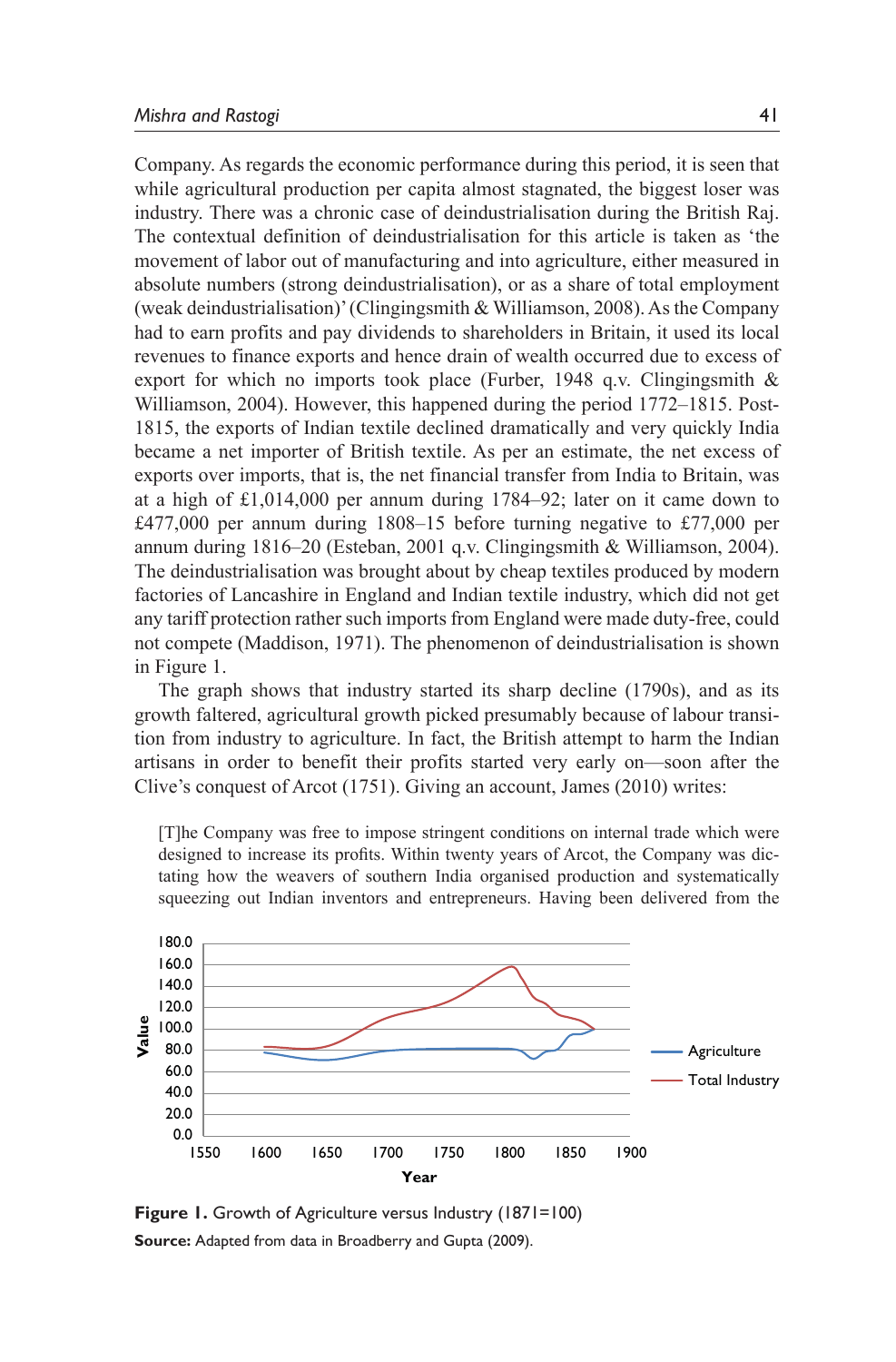depredations of Maratha horsemen, the artisans of Karnataka found themselves at the mercy of the Company's agents.

The economic growth could be best seen by analysing the GDP growth per capita as it captures growth vis-à-vis the population to which this growth must be appropriated. The data presented in GDP per capita from 1600 (till 1871) is used to prepare the following graph (see Figure 2):



**Source:** Adapted from data in Broadberry and Gupta (2009).

This graph shows that a modest growth in agriculture and upsurge and then the downfall of industry resulted in a secularly declining per capita GDP during the period 1600–71. Hence, any increase in agriculture and industry was overwhelmed by the growth in population. This decline had already started after disintegration of the Great Mughals, but disturbing fact is that the British did not do anything to arrest the decline of economic activities.

There may be an argument that the deteriorating economic conditions were not unique to India; rather, it was a global problem. This notion is dispelled when economic performance of the coloniser and the colonised is seen together:



**Figure 3.** Per Capita GDP of India and Great Britain (in 1990 international dollars) **Source:** Adapted from data in Broadberry and Gupta (2009).

The graph (see Figure 3) clearly shows that even as Britain started off with better per capita GDP statistics, the gap between Britain and India widened, and widened at increasing rate after colonisation.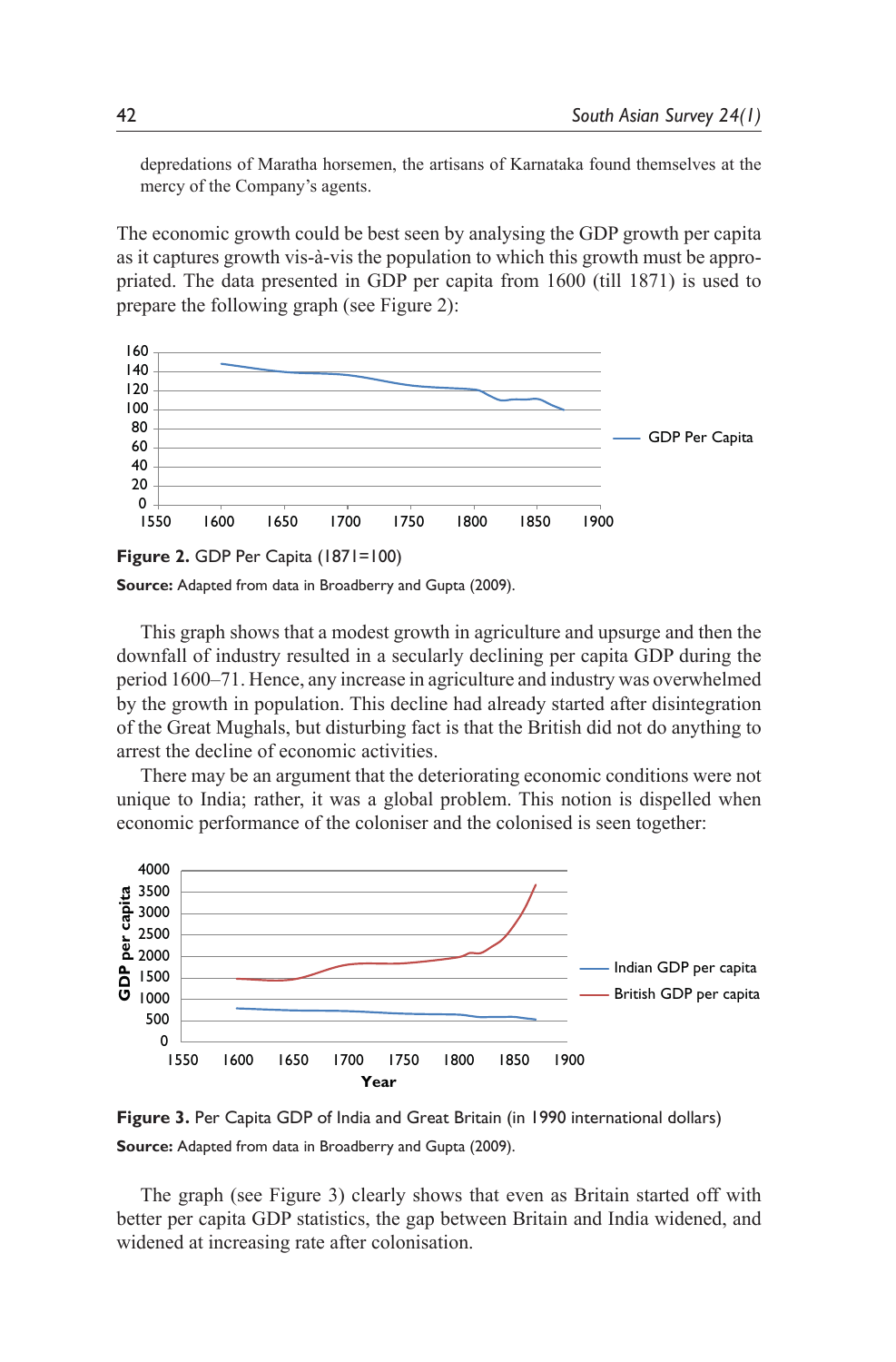#### **Conceptualisation of Drain**

The notion of drain was much more benign for the nationalists like Dadabhai as against the outright plunder that was experienced during the initial days of the British rule. It had more to do with the 'home charges' that would show transfer of resources to Britain on account of military stores and equipment expenses, pension payments to civil and military officers who served in India, interest payments towards the loans raised for and deployed in India, dividends to the shareholders of the East India Company till 1857 and then interest payments once the stocks were converted into debt after the crown took over the administration from 1858 onwards, and to provide funds for the India office in London that was presided over by the Secretary of State for India (Metcalf & Metcalf, 2006; Stein, 2010). It was like resources were being transferred to Britain through excess of exports and then were disappearing in thin air without any corresponding material benefit to the colonised India. Dadabhai did the pioneering work of exposing the vanity of the British claim that it was governing India for its own good. His exposition might have lacked the rigour of a trained economist as pointed out by Dasgupta (1993), it still was cogent, rational and forceful enough for many to take it forward and make it one of the mainstays of the national movement (Chandra et al., 2012).

While discussing drain, Romesh Dutt specified that India, as a colony for the Britain, was a special case. Britain spent significant amounts while colonising other countries, but completed its colonisation of India, which was by far the largest of them, without spending a single shilling (1902, p. 399). On top of that, regular dividends were paid through revenues generated by the East India Company till 1833, and after abolition of trading rights in 1833, dividends were paid out of the tax revenues generated by the Company till 1858, when the Company itself was abolished. Thereafter, stocks were paid off by converting the interest of shareholders into an Indian debt<sup>12</sup> (Dutt, 1902). Further analysing the annual finances of the Company during the period 1792–93 to 1837–38, Dutt found out that out of 46 years, 14 years went into deficit (a cumulative deficit of £17 million), but the Company earned a surplus in other 32 years (cumulative surplus being a whopping  $£49$  million), resulting in a net surplus of £32 million and almost all of this was transferred as dividends to British shareholders (1902, pp. 399–408). How deficits, that basically resulted in such years when the Company waged wars in the country to annex newer territories, were financed? By creating India debt, burden of which would again fall on the Indian people.<sup>13</sup>

Later on debt would further be raised to finance productive projects such as irrigation or laying railways. An argument can be made that all the surpluses, if accumulated and kept within the country, could have gone a long way in financing such big ticket items. In fact even as India was almost always experiencing a positive trade balance through the British Raj, it still was indebted. The total foreign assets were \$2.8 billion (including \$1.5 billion of government debt) by 1939 (Maddison, 1971). So we note that India was running positive trade balance and had capital receipts, so for balancing the balance of payments, balancing amount of money including the remittances must have been flowing outwards. Coming back to Dutt, he has further quoted Montgomery Martin, who said that a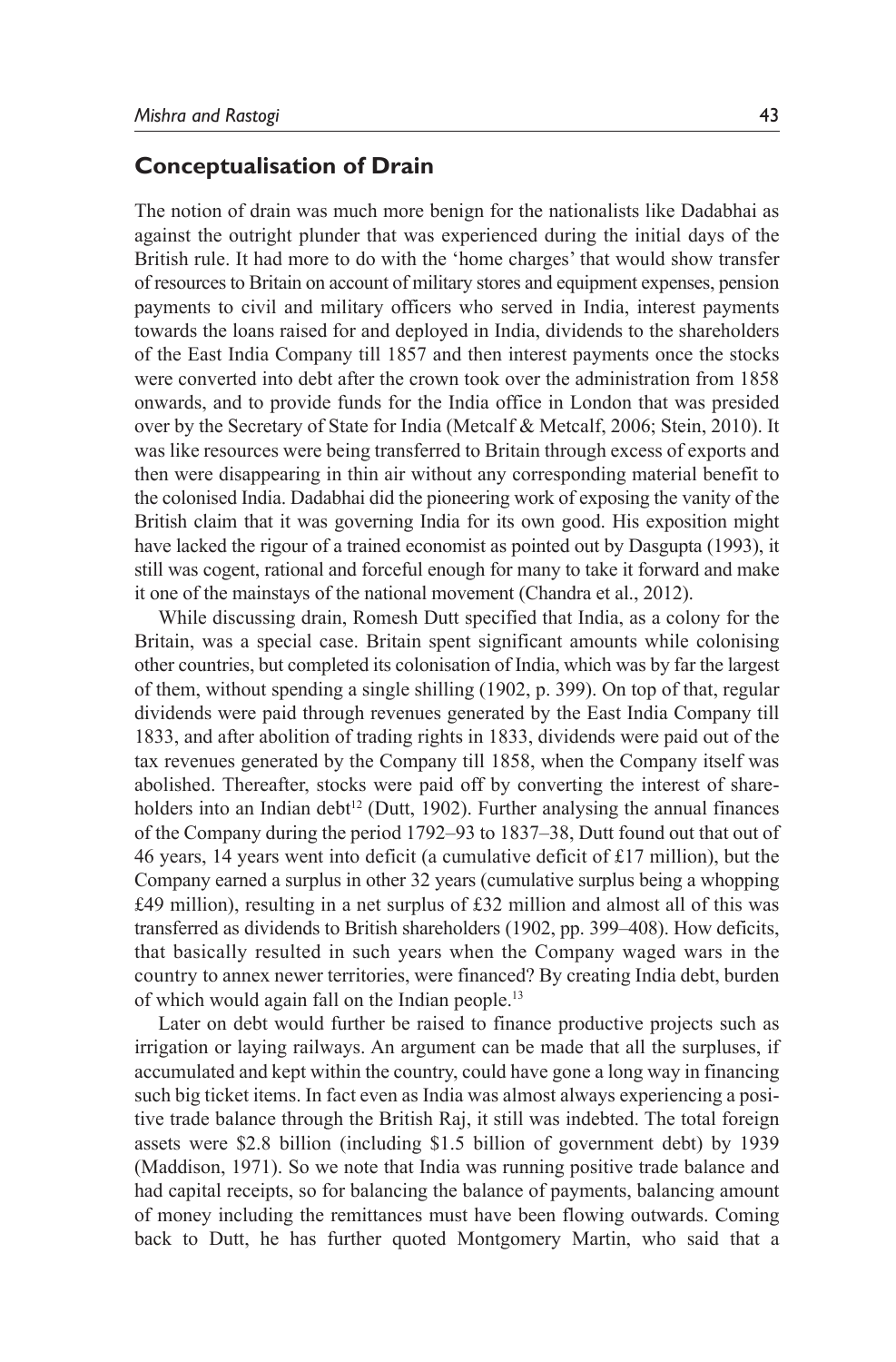conservative estimate of drain of £2 million per annum for 50 years at the interest rate of 12 per cent (applicable going rate on India debt) accumulated to £8.4 billion (1902, p. 409)<sup>14</sup>

Even as the annual drain was about £2–£3 million before 1857, after transfer of power to the crown, the quantum of drain increased substantially to about £30 million per annum (Karmakar, 2004). In fact Maddison has pointed out that the drain increased still further to about £40–£50 million per annum by 1930s (1971, p. 20). Dadabhai argued that this drain was reducing savings and probable investments on one hand,<sup>15</sup> while also reducing the existing capital stock in the country on the other.

As per Naoroji, there were certain causes of the drain. The military expenditure of the colonial India was absorbing a third of its revenues and was supporting perhaps the costliest army in the world (Masani, 1939). This colonial army was involved in various wars—even beyond its shores and all the expenses so incurred were duly charged on Indian population. As per Maddison, during the First World War, when most of the developing countries were reducing foreign debt, India did not do that and instead gave two voluntary contributions totalling £150 million to the UK (1971, p. 22). Importance of military expenditure is further confirmed when the data are seen. As late as in 1936, military, justice, and police and jails accounted for more than 50 per cent of government expenditure and less than 3 per cent was spent on agriculture (Maddison, 1971). Government was happier playing a watchdog rather than a nation developer. Moreover, like civil servants, military officers also sent remittances such as their savings to home country and later on, after retirement, got their pensions in Britain, which was again funded by Indian revenues (Dasgupta, 1993).

The second cause of drain of wealth was a highly expensive foreign administration. Starting from the Secretary of State for India, who headed the India Office in London, to the Viceroy and the higher echelon of the civil servants in India, everybody was treated particularly well so much so that the Indian Civil Service (ICS) became a much coveted service to get in. As per Maddison, Viceroy got a salary of £25,000 per annum, Governors got £10,000 per annum, and even a new recruit to the engineering service made £420 per annum, which was about 60 times the average wage of an Indian labourer (2006, p. 20). The high salaries were coupled with extremely comfortable sumptuary residences, summer retreats and good number of helpers (Maddison, 1971). All of this extravagance was entirely paid through taxes generated in India and yet, most of it was remitted back to England. Had the administration been driven by local persons, most of these remittances would have stayed within the country, could have helped in capital accumulation and could have been utilised productively for advancement of the nation. As per Maddison, these private remittances were about £10 million per annum during the interwar period, and as per Dadabhai's estimates, the corresponding figure for 1887 was also the same (1971, p. 21).

The third cause of drain was claims on financial assets invested in the country on behalf of British individuals and entities. Just how important was earnings from India on such instruments can be gauged by the fact that about one-sixth of earnings on capital investments, freight charges and insurance in London's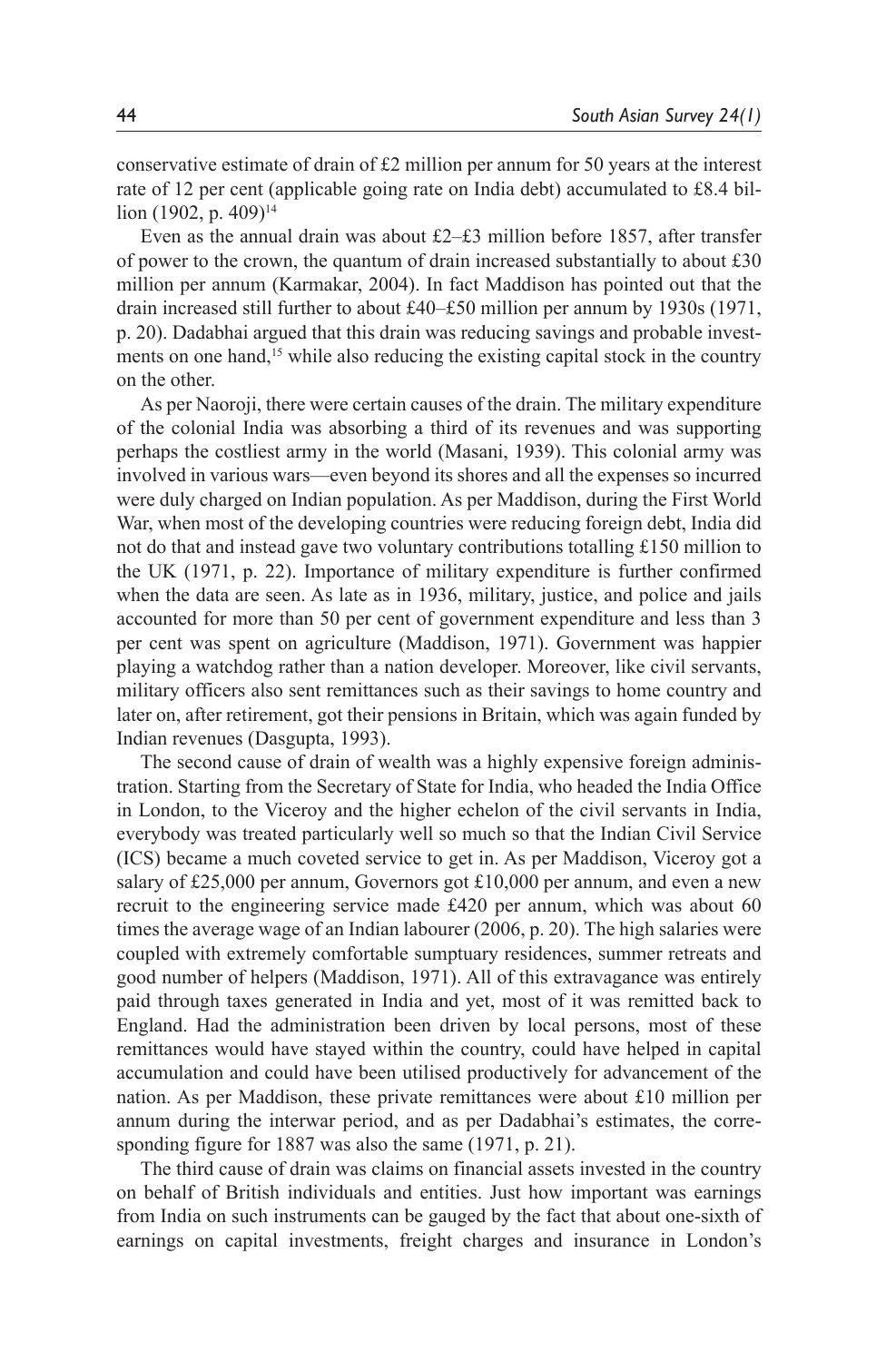financial market originated in India (Stein, 2010). The debt could have been raised for either promoting productive activities such as laying railways or irrigation network or non-productive activities such as financing military expenditure to engage in numerous wars. Dasgupta suggests that the former was evidently beneficial, and the later was avoidable, but Dadabhai could not differentiate between the two (1993, p. 78).

Even the investments in much vaunted activities such as laying railways were not beyond reproach. By the end of nineteenth century, the total investment in railways reached to about £350 million, but almost all of this was British Capital and the minimum return of 5 per cent was guaranteed first by the Company and then by the crown (Satya, 2008). Satya calls it 'private investment at public risk' (2008, p. 69). All the profits generated by railways were again appropriated by the British and flowed back to London accentuating the drain. The locomotives, tracks and steel bridges were all imported from Britain and not made locally<sup>16</sup>—in fact over 20 per cent of all locomotives manufactured in Britain were sent to India (Kulke & Rothermund, 1998). Similarly, almost all the high positions in the railways were occupied by the British. As per Stein, Indians held only about 10 per cent of the higher positions by 1921 and only about 700 locomotives were manufactured in the country by the time India got its independence in 1947 (2010, p. 248).

## **Critique of the Drain**

Maddison has presented three interesting scenarios to ignite the counterfactual thinking as regards if British had not come to India, what could have happened. First scenario is having indigenous rulers and no foreign coloniser, where given the social milieu of that time, especially after disintegration of the Mughal Empire, major civil wars would have taken place and the country might have disintegrated; second scenario is of colonisation, but not by British, but by another nation such as France, Portugal or Spain—in this case, the situation would not have been very different from what was experienced with British colonisation; and third, which Maddison calls 'most intriguing', is British colonisation to begin with, but its ending much sooner than lasting for two centuries. He suggests that much better results could have been obtained through smaller drain, better tariff protection, more technical training and so on in this scenario (1971, p. 2).

This argument is akin to saying that India was a sinking ship, and had Britain not shown up on the horizon, chances were rather high that the ship could have disappeared altogether—only thing is that the British overstayed with the ship. Was the ship really going to sink? What was the intention of the saviour, if it really was one? Could it be termed sympathetic to Indian cause as many would like posterity to believe? Review of literature suggests otherwise. Even as Maddison found a few holes in the arguments of the nationalists regarding the drain (such as debt service on loan raised for putting up railways, some expenditure on important imports appeared quite legitimate expenditures and so on), he also agrees that 'we can legitimately consider service charges on non-productive debt, pensions,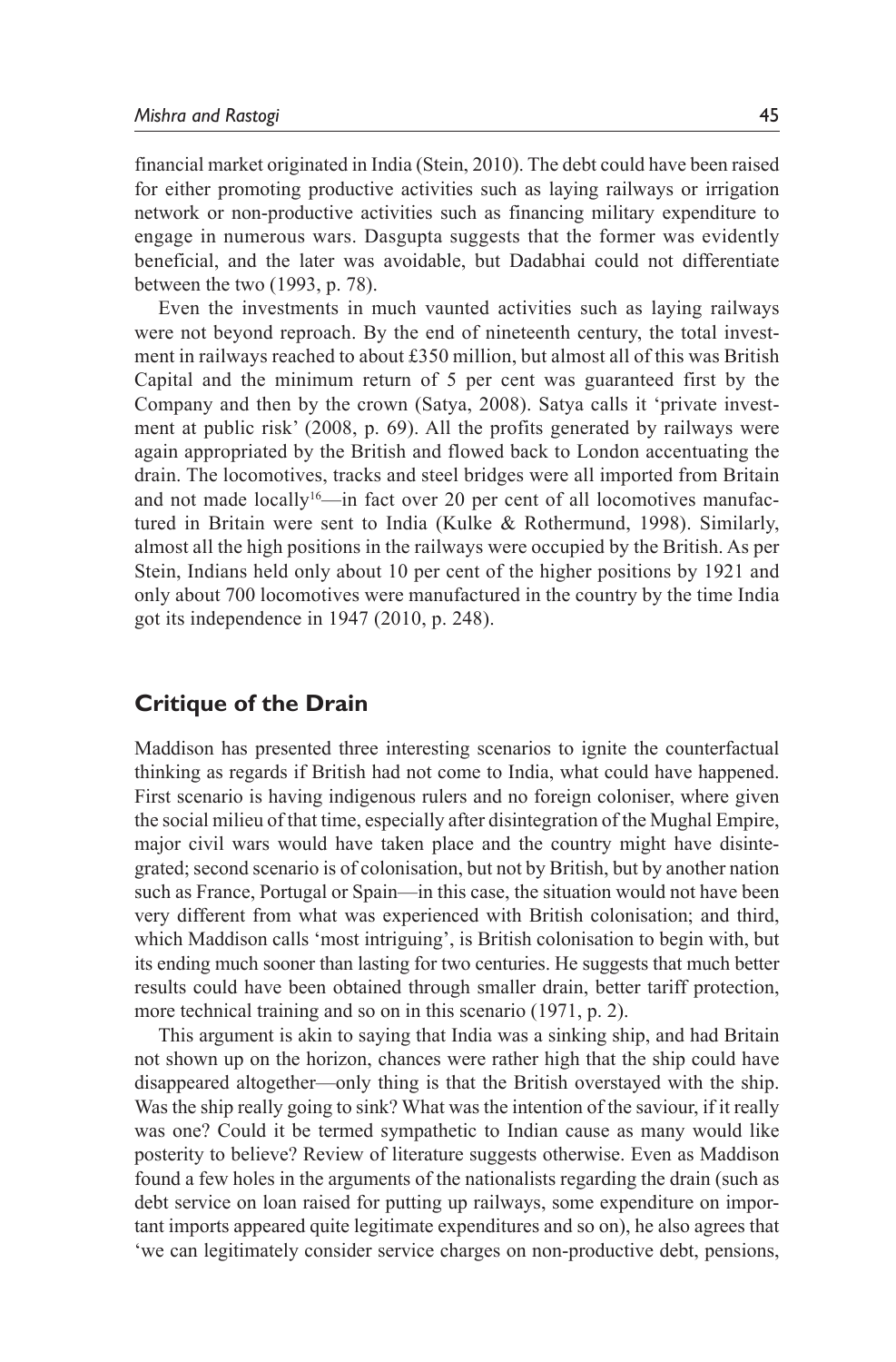and furlough payments as a balance of payment drain due to colonialism' (1971, pp. 20–21).

While discussing the reasons that why per capita income in India grew only at  $0.12$  per cent<sup>17</sup> between 1820 and 1950, even as £286 million of British capital, comprising 18 per cent of total capital raised in London and invested in its various colonies and second only to investment in Canada in terms of total proportion of distribution of the British colonial capital investment, was invested in India between 1865 and 1914, Ferguson studied the likely causes (2003, p. 21). He referred to all the four issues raised by the nationalists such as Dadabhai, namely, British deindustrialised India by first protecting Lancashire Mills from Indian imports and then promoting them to sell in India; British taxation was not only excessive but regressive as well; they 'drained' Indian resources and also tweaked the exchange rates to their advantage; and finally, the British hardly did anything to prevent famines that were primarily caused by British policies (2003, pp. 21–22). Ferguson has referred to Tirthankar Roy in countering all the points raised by the nationalists. Let us analyse them one by one.

It has been suggested that the fall of the textile industry, by far the biggest industry of that time in India, was probably unavoidable and was not dependent on who were the rulers. Moreover, the workers displaced in the textile sector would have got employed in newer sectors being developed (Roy, 2000 q.v. Ferguson, 2003). Similar points have been raised by Clingingsmith and Williamson, who said that India deindustrialised in two epochs—first between 1750 and 1810, when the deindustrialisation took place mainly because of disintegration of the Mughal Empire, which led to higher tax burden on agriculture as many disintegrated kingdoms needed more money to wade through uncertain times and raise armies. This, in turn, led to increase in prices of agricultural produce and as the industrial workers were already living at the level of subsistence, their nominal wages also rose causing a loss in export competitiveness vis-à-vis British textile manufacture even before factory production started there in full swing (2004, p. 24). As regards the period 1810–60, the relative prices of British textile kept on decreasing because of technological advances in production as well as transportation, which meant that even as grain prices in India stabilised under the colonial rule, the relative price of imported textile fell rather too drastically for the Indian textile industry to cope. As a result, by the end of 1860, India had turned a net importer of textile (2005, p. 25). Bankim Chandra also made similar observations regarding artisans and remarked that it was rather good that textile was available at low prices, and the artisans should look for alternate employment (Dasgupta, 1993).

The inevitability of the decline of the Indian industry, however, is not certain because there were virtually no attempts to develop indigenous industry and no fillip to train the native artisans to acquire newer skills to compete in new market place. Later on, when industries began setting up, most of them such as tea plantations, jute, railways and so on were owned by the British citizen only. The agrarian economy continued to grow not only in size absolutely but also relative to industry and gradually over 75 per cent of the population became dependent on agriculture by the end of nineteenth century (Stein, 2010). The censuses of 1881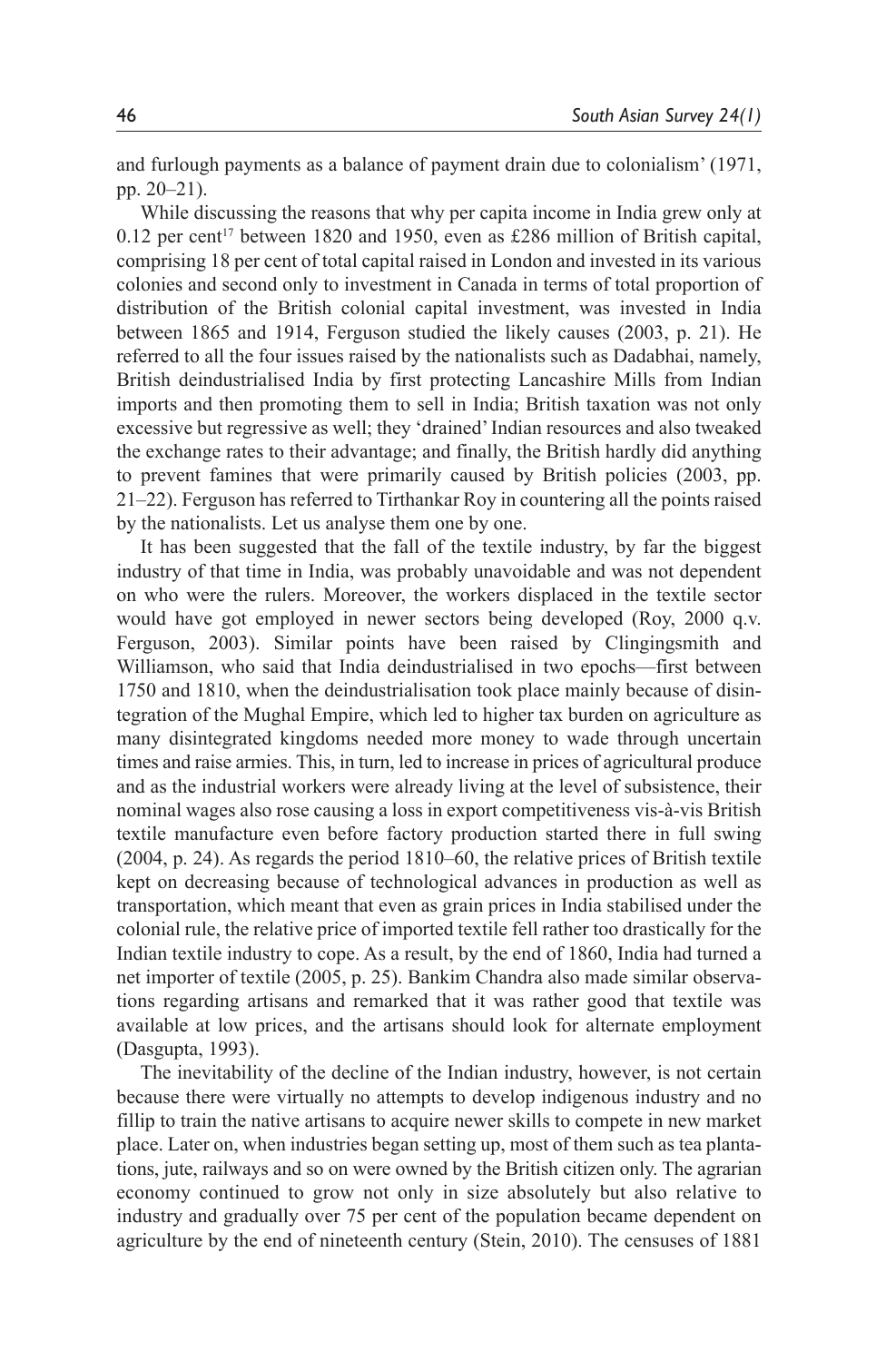and 1931 also point towards that, even as the proportion of people engaged in agriculture increase by 28 per cent between these periods, there was actually a decline of 8 per cent in the proportion of people engaged in the non-agriculture sector during this period (Stein, 2010). This is entirely in contrast to what was happening in the world outside, which was generally getting more and more industrialised. This gives ample evidence towards deindustrialisation. Hence, even if it is accepted that the fall of Indian industry had become unavoidable, the colonial government must share the blame to the extent that Indian industry did not receive any alternates to survive and rather was discriminated against by imposition of duties on Indian exports and facilitation of British imports. It was also blunted through unfavourable exchange rates and was given step-motherly treatment by having British to exploit whatever little industrial progress was made in the country. It is rather ironical but helpful to note that the first Mills to produce textile in India established during the 1860s were opened in Bombay and Ahmedabad, where the British influence was rather limited and not as stifling as in Eastern India. Ferguson further says that the Indian textile industry started to get protection from the Lancashire Mills by 1920s (2003, p. 22). This in fact proves the point that the Indian industries needed protection right from the beginning till they became competitive on their own and it was probably too little—too late as Indian exports to China were to dissipate in a matter of just 10–15 years. Moreover, Maddison pointed out that the Indian government did never protect the Indian textile industry against the Lancashire, but raised tariff protection with alacrity as soon as import from Japanese textile became a threat in early twentieth century (1971, p. 1), again showing preferential treatment for English industry in the clearest possible way.

As regards taxes being excessive and regressive, Ferguson has again referred to Roy saying that the burden of land tax fell from about 10 per cent of net output in the 1850s to just 5 per cent of the net output by 1930s (Roy, 2000 q.v. Ferguson, 2003). Can we then say that the nationalists were wrong in claiming that the taxes were both excessive and regressive? We need to note a few things—the British had a minimal government in India and though the land revenue accounted for about half of the income for the government in 1858, the rest being collected through taxes on opium,<sup>18</sup> salt (which was perhaps the most regressive form of taxation—salt was essential for all and poorer persons paid higher percentage of their income on consuming it), income taxes and stamp duty,<sup>19</sup> and by 1930s, land revenues accounted for only about a quarter of governments income and were ably replaced by customs and income taxes (Stein, 2010). A testimony to the same is the increasing home charges paid to the parent country. The restrictive nature of taxes for a common citizenry of India has already been described in some detail in this article. Hence, the taxes were excessive as well as regressive cannot be denied, at least for a significant period of the British rule in India.

As regards the 'drain', Ferguson says that the estimates of the nationalists were on the higher side, it was rather benign, being just about 0.9–1.3 per cent of the national income per year during 1868–30s (2003, p. 22). He further said that many items of home charges were, in fact, charges for such services that could not have been provided for by India to itself. Morrison also said that India got good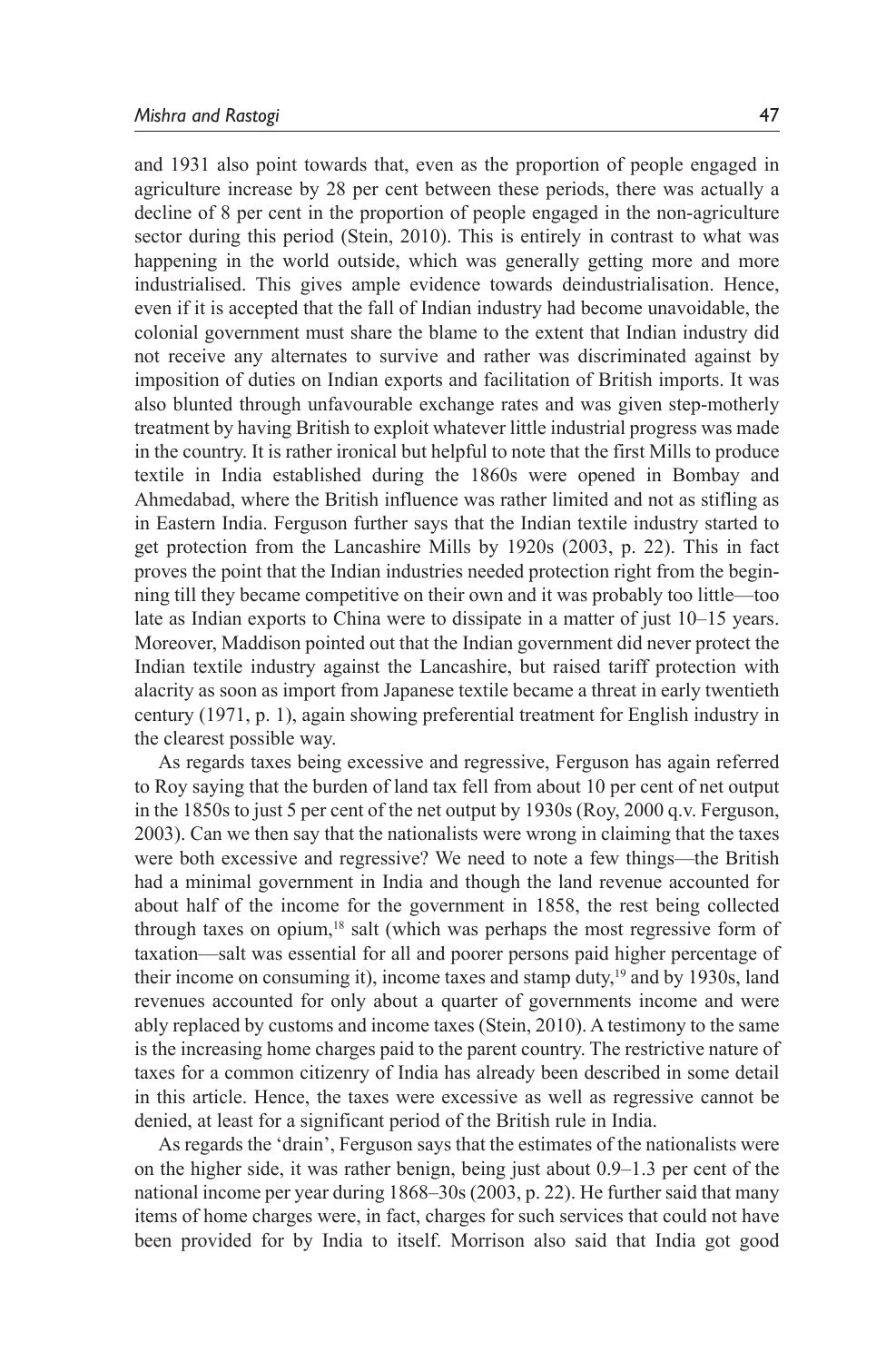administration, peace, security from foreign aggression, which it could not have provided to itself (Morrison, 1911 q.v. Dasgupta, 1993).<sup>20</sup> As per Maddison, who also adjusted the claims made by the nationalists, the drain was about 1.5 per cent of the national income of the undivided India between 1921 and 1938 and was probably higher before (1971, p. 21). Hence, there is ambiguity about the quantum, but even if a very modest growth rate of 1.5 per cent of national income is assumed to have been drained, it means extremely significant loss of resources for India. In fact, we took a preliminary analysis to measure the likely impact. In our simplified economy, we took the starting year as 1 and had a base year total income of just 100 units. This income was allowed to grow at the population growth rate of 2 per cent (leaving the per capita income at almost constant level as experienced by the colonial India). We took the discounting rate at a conservative 4 per cent only. A resource shift, that is, the drain of 1.5 per cent, was effected every year for 190 years (the colonial rule period). The total future value of all the drains at the 190th year was 29.85 (i.e., 2985%) times the income of 190th year. Even at the 'drain rate' of 0.9 per cent given as the lower limit by Ferguson, the future value of all the drains is 17.91 times the income in the 190th year. Hence, the losses, however moderate, can become extremely significant in a very long run, especially if they are systematically effected for long enough as happened in the case of British India.

As regards the resources drawn for providing administrative services to India, it is difficult to quantify any value to such services and hence is not commented upon though the moral aspect of the same has already been touched upon previously in the article. As regards famines, it is said that famines were a part of the Indian environment and reduced to a great extent as the British integrated the country together; the famine of 1943 of Bengal was essentially the result of the breakdown of British administration after the Second World War (Ferguson, 2003).<sup>21</sup> The effect of British administration during the famine of Bengal in 1769– 70 has already been discussed. It is also noteworthy that even as the great Bengal famine took place in 1943, famines never happened after 1947 when India became independent even though the democratic government that took over also faced many notable crises.

## **Unequal Exchange**

It will be interesting to see the colonial context of India in view of the theory of unequal exchange, whose genesis could be traced back to the theory of comparative advantage propounded by David Ricardo (Foster & Holleman, 2014). As per Ricardo's example, even as Portugal had an absolute advantage in the production of both wine and cloth over England, it was still beneficial for Portugal to produce wine and for England to produce cloth, as Portugal was comparatively more efficient in producing wine than cloth and then engage in trade. Ricardo, however, did not consider the value to be transferred in trade as per the cost of production or the prices of different products in trade; rather, it depended on the forces of supply and demand. Commentators like Marx saw a fallacy there.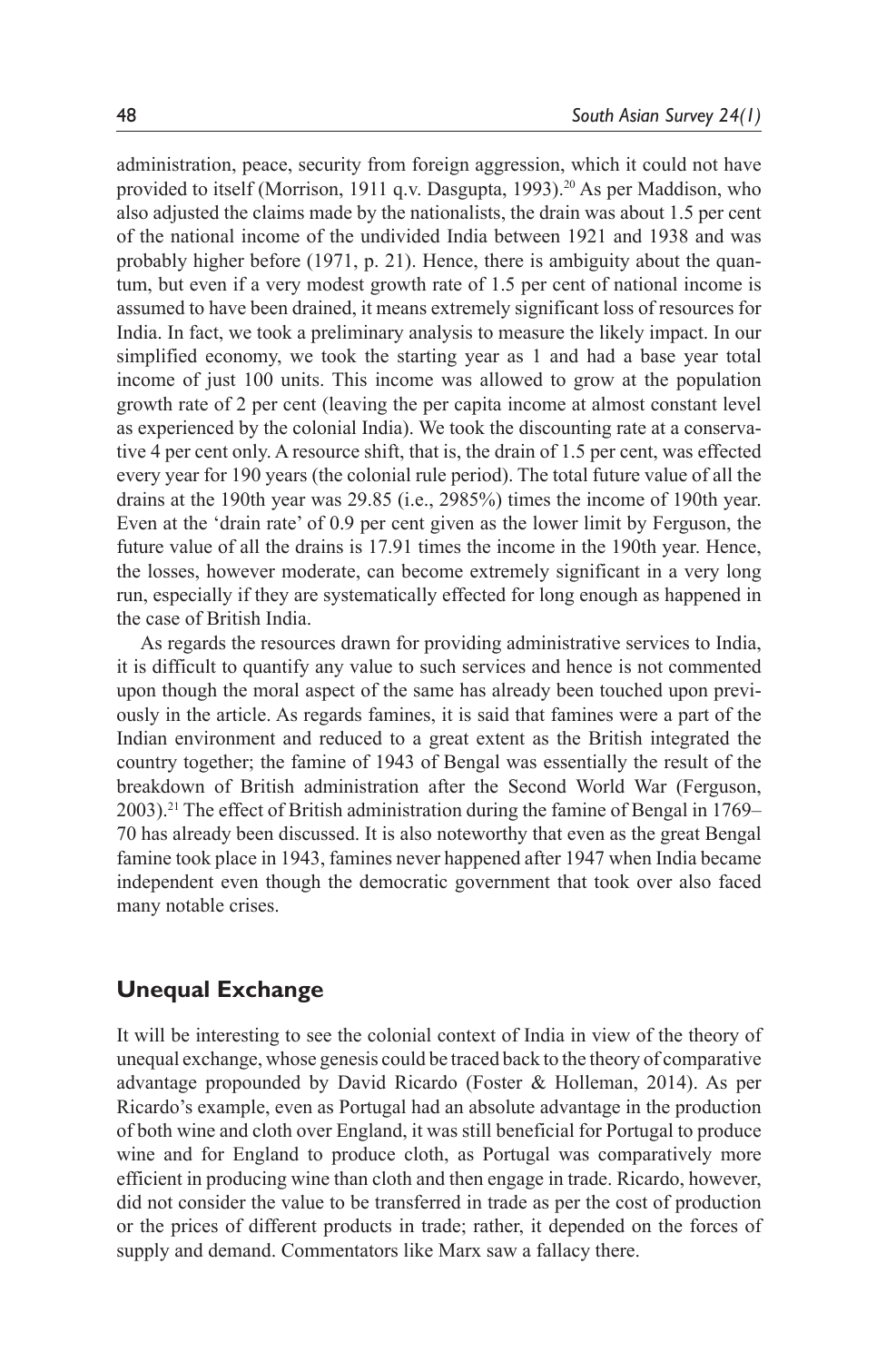Looking at the mechanism of generation of surplus value in the Marxian system, it is pertinent to note that even as product prices in different markets tend to equalise, they vary a lot when value of labour power is concerned. Wealthy imperialists had better wage rates than in a colony such as India. As the value of labour power was lower in India and the prices were equalised, more surplus value of labour was produced in India. As per Marx, if one of the countries engaging in trade has higher labour productivity (e.g., Imperialist Britain) compared to the other (e.g., Colonial India) then, through free trade, it would tend to appropriate more surplus value of labour. This would cause a transfer of value from the latter to the former, that is, from less capital intensive country to higher capital intensive country having higher labour productivity resulting in unequal exchange (Foster & Holleman, 2014). Foster and Holleman have quoted Marx as saying, '…three days labour of one country can be exchanged against one of another country…in this case, the richer country exploits the poorer one, even where the latter one gains by the exchange…' (Marx, 1971 q.v. 2014, p. 202). Later on the theory of unequal exchange was developed further by economists such as Bauer, Emmanuel, Sweezy, Amin and so on and became a potent tool to explain the exploitation by colonisers of colonies, by developed countries of developing and underdeveloped countries, and by multinational companies of weaker economies where they had significant presence (Brolin, 2006). Coming back to India during the British colony days, almost all the conditions of a free bilateral trade were present. Britain was already a capitalist country with significant labour productivity edge over the Indian labour productivity and it used to export to India capital-intensive goods such as factory-made textiles having low surplus labour and import from India raw material such as cotton having high degree of surplus labour. As per the theory of unequal exchange, even when a fair trade was entered into, the surplus value of Indian labour was getting transferred to the British economy through unequal exchange, however unknowingly, causing another kind of drain that the nationalists did not talk or agitate about.

## **Conclusion**

The past discussion has proved beyond doubt that a significant degree of drain took place during the British rule over India, even though there may have been difference of opinions between the supporters and the critics of the theory regarding the quantum of the drain. As the Company-rule lasted from 1764 to 1858 and then the British rule for 90 years (1858–1947), the systematic drain over such a long period had the potential to significantly alter the economic landscape of India. The British left many legacies worth appreciation such as railways, irrigation, efficient administration, abolition of sati, legalisation of widow remarriage, extinguishing Pindaris, breaking up the privileged position of aristocrats and nawabs and so on. However, one can still argue that being the ruler of the Indian subcontinent, which played such a significant role in their economic and political uprising, the British should have devoted significantly more energy and resources to developing India for mutual benefits, as was proposed by Dadabhai Naoroji, the Grand Old Man of India, time and again.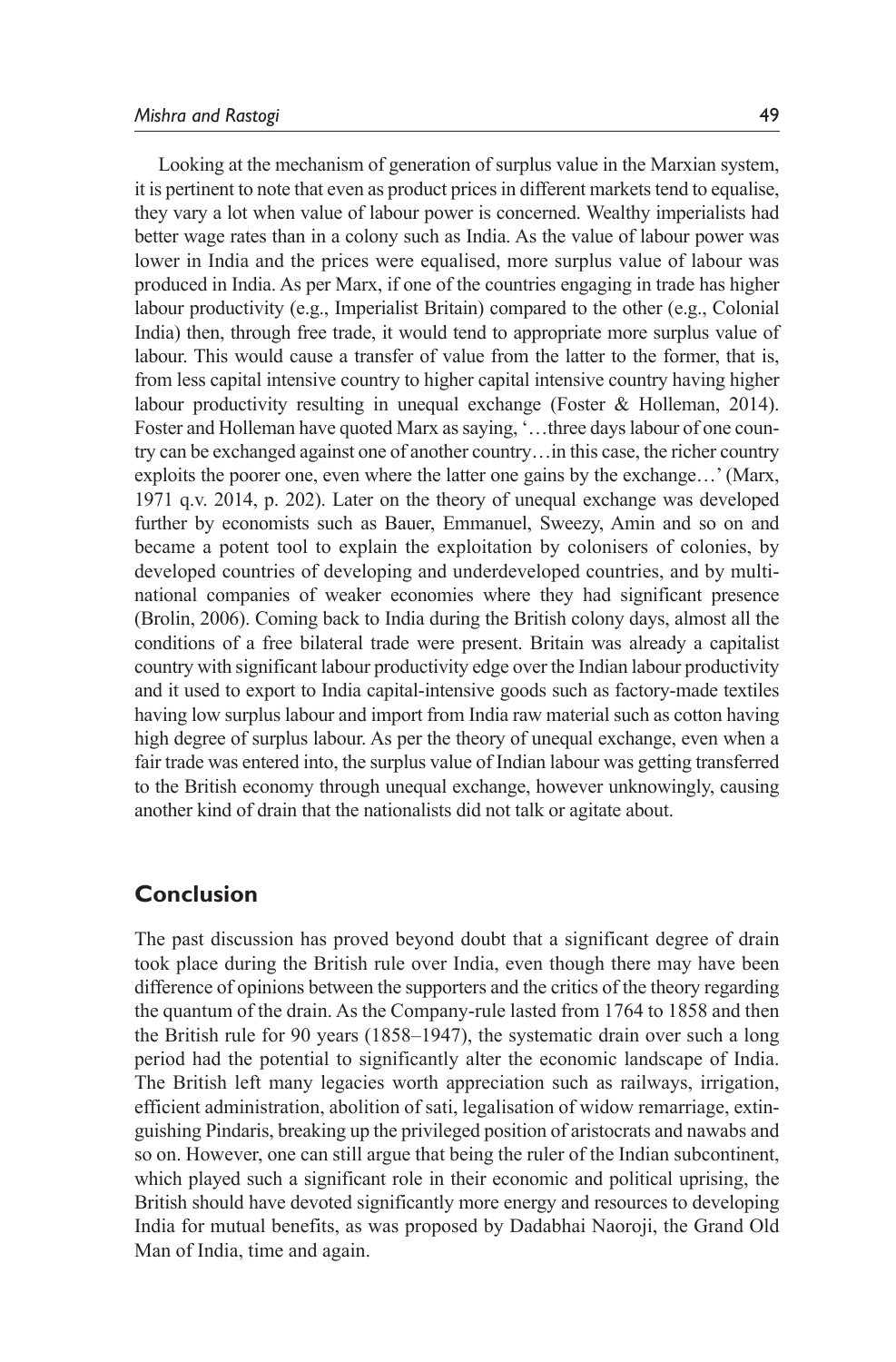#### **Declaration of Conflicting Interests**

The authors declared no potential conflicts of interest with respect to the research, authorship and/or publication of this article.

## **Funding**

The authors received no financial support for the research, authorship and/or publication of this article.

#### **Notes**

- 1. Dadabhai had already presented his views on drain of wealth from India to Britain in his lecture titled 'On England's Duties to India' (Naoroji, 1870), which was delivered before the East India Association on 2 May 1867 (Naik, 2001).
- 2. In fact, the paper 'Wants and Means of India' was read before the East India Association on 27 July 1870, and the meeting was presided by Sir Charles Trevelyan, who had been a civil servant in India, worked for the British treasury, then worked as a Governor of Madras and finally became the Finance Minister in India (Masani, 1939). Incidentally Sir Charles accepted most of the arguments presented by Dadabhai, while rejecting his conception of drain, which was perhaps Dadabhai's most important argument!
- 3. Emphasis added
- 4. Lord Clive, the Hero of almost all the early conquests of the East India Company—in fact he was compared with Napoleon for his warcraft by an overly adoring Macaulay in one of his essays, was given the brief to check corruption among the company officials. He himself ended up being charged for misappropriating £234,000 of company's plunder in Britain and finally took his own life in 1774 (Stein, 2010). The sum of £234,000 is a significant amount of money considering that the annual charges being paid by the company to British government were £400,000 only. Considering inflation rate of just 4 per cent, this money amounts to £3.48 billion today.
- 5. In fact the author (Morrisette) has pointed out that the Bengal famine of 1769–70 hardly received any significant coverage in Britain initially. After the news became more public, the initial reactions were whether the stock prices of the East Company would be adversely affected!
- 6. Ultimately, like Clive, Hastings was also exonerated of all charges. As per Stein, the impeachment proceedings of Hastings led by Edmund Burke became one of the most entertaining events of London during that period (2010, p. 207).
- 7. After the famine of 1770, less number of peasants were available for cultivation and landlords often made excuses that they could not get enough number of peasants to produce enough and hence would not be able to pay as per the demands. English administrators, of course, could not check the veracity of such claims (Kulke & Rothermund, 1998).
- 8. Here is a very interesting point—if permanent settlement was panacea for so many ills that were plaguing the English administration so far, then why it did not press from the same in South India after victory over Tipu and let the existing system of collecting taxes directly from peasants continue? Tipu Sultan had, in fact, created a rather efficient system of collecting taxes directly from the tillers (peasants) and not through the landlords.
- 9. As the demand had to be deposited before the sunset of the due date, this was also termed as sunset law.
- 10. The ill effects of permanent settlement were realized later on. Many commissions were set up to correct it. Finally, Floud Commission in 1940 suggested abolishing it (Anonymous, 1955).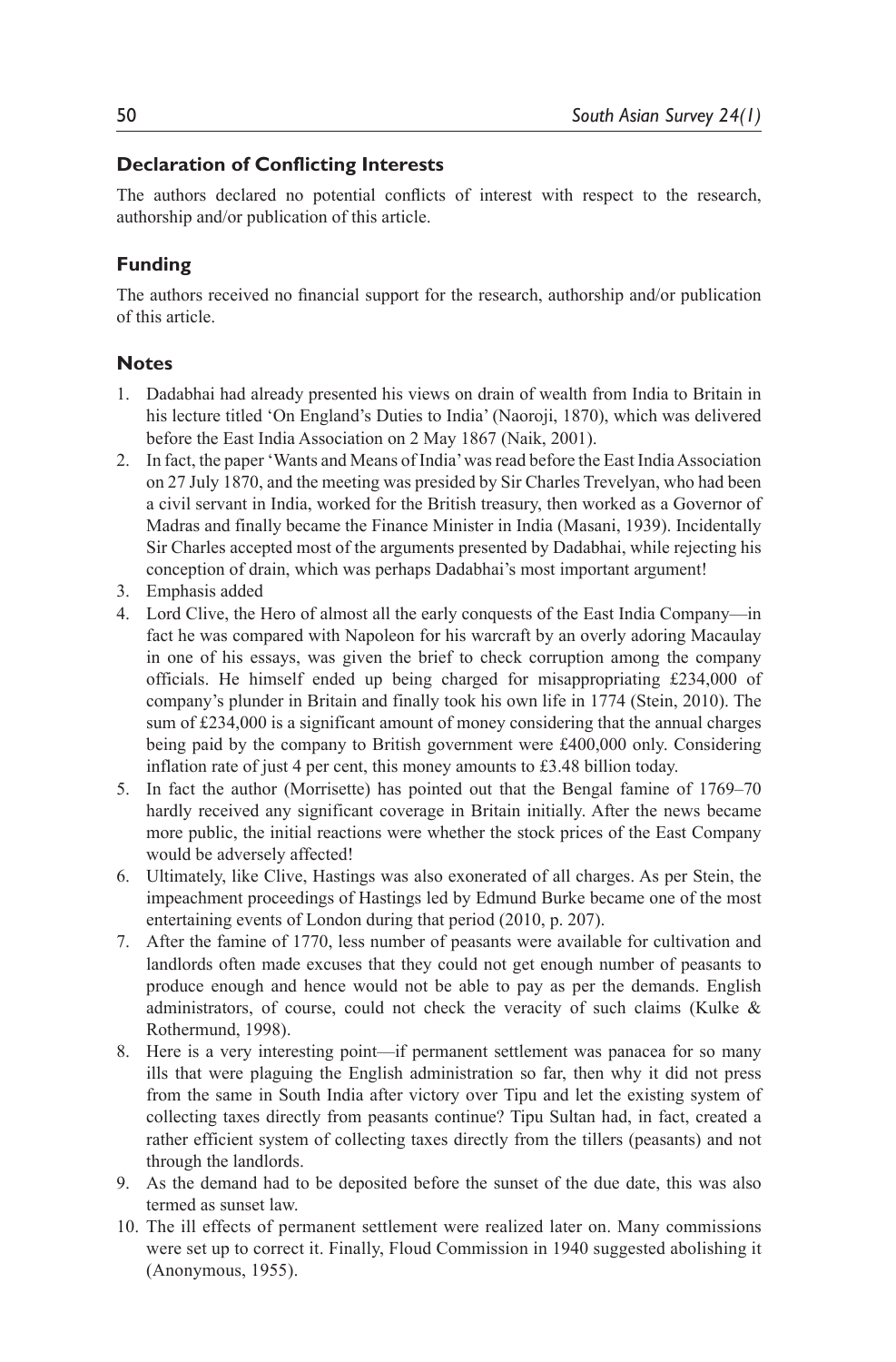- 11. Cornwallis is said to have remarked, 'Every native of Hindostan, I verily believe, is corrupt' (q.v. Metcalf & Metcalf, 2006).
- 12. This is an interesting case of a reversal of a typical convertible debenture where debt could be converted to stock. Here, stock was converted to debt—a case of prudent financial engineering!
- 13. The exact debt burden on India was £26,947,000 as on 30 April 1836 (Dutt, 1902).
- 14. Our own calculation of future value of an annuity of £2 million for 50 years at 12 per cent came out to £4.8 billion  $(\text{\textsterling}4, 80, 00, 36, 497.17)$  to be precise) and not £8.4 billion as reported by Montgomery. Was it probably a case of a typographic error? This amount of £4.8 billion in 1838, when using the conservative inflation rate of 4 per cent again, amounts to £4967.6 billion or £4.9 trillion (which is about four times the present Indian GDP of about \$2 trillion! (or £1.27 trillion as per the current exchange rate)). This provides an inkling of the extent of drain that was taking place.
- 15. Akin to opportunity cost.
- 16. One facility to manufacture locomotive was established in Bombay and the first one was manufactured in 1865. But no fillip was given to local manufacturing, which could have had wide ramifications through multiplier effect (Stein, 2010).
- 17. This is startling given to the fact that Canada, Australia and New Zealand, also colonies of Britain, were among the highest growing economies in the world in terms of per capita GDP growth during 1820–1950; even Africa grew its GDP per capita at 0.55 per cent per annum, which is over four times the Indian growth during the same period (Ferguson, 2003)! In fact, this was another grouse of the nationalists that British actively discriminated against India in comparison with its other colonies.
- 18. Opium trade was state-sponsored and provided for almost 15 per cent of government's revenues by 1830s (Metcalf & Metcalf, 2006). One can certainly argue against its legitimately on moral grounds.
- 19. These taxes, that is, stamp duty, customs, excise, income tax, salt tax and so on, were unknown to the Indian before advent of the British rule.
- 20. Some other commentators brought out other virtues of the British rule such as unifying different sets of people into a nation state (Narang, 2012, p.192).
- 21. Incidentally, Ferguson suggests that the low per capita growth of India was due to less intervention of the British (2003, p. 25).

#### **References**

- Anonymous. (1955). Bengal without Zamindars. *The Economic Weekly*, 490–493. Retrieved from http://www.epw.in/system/files/pdf/1955\_7/17/bengal\_without\_zamindars.pdf
- BBC. (2015). Viewpoint: Why Britain does not owe reparations to India. *BBC News*. July 28. Retrieved from http://www.bbc.com/news/world-asia-india-33647422
- Bolton, D. (2015). Dr Shashi Tharoor tells the Oxford Union why Britain owes reparations for colonising India in viral speech. *The Independent*. July 22. Retrieved from https:// www.independent.co.uk/news/uk/home-news/dr-shashi-tharoor-tells-the-oxfordunion-why-britain-owes-reparations-for-colonising-india-in-viral-10407997.html
- Broadberry, S., & Gupta, B. (2009). Indian GDP before 1870: Some preliminary estimates and a comparison with Britain. *IndianGDPpre1870v2*. Retrieved from http://www2. warwick.ac.uk/fac/soc/economics/staff/sbroadberry/wp/indiangdppre1870v2.pdf
- Brolin, J. (2006). *The bias of the world: The theory of unequal exchange in history* (pp. 1–563). Lund: Lund University.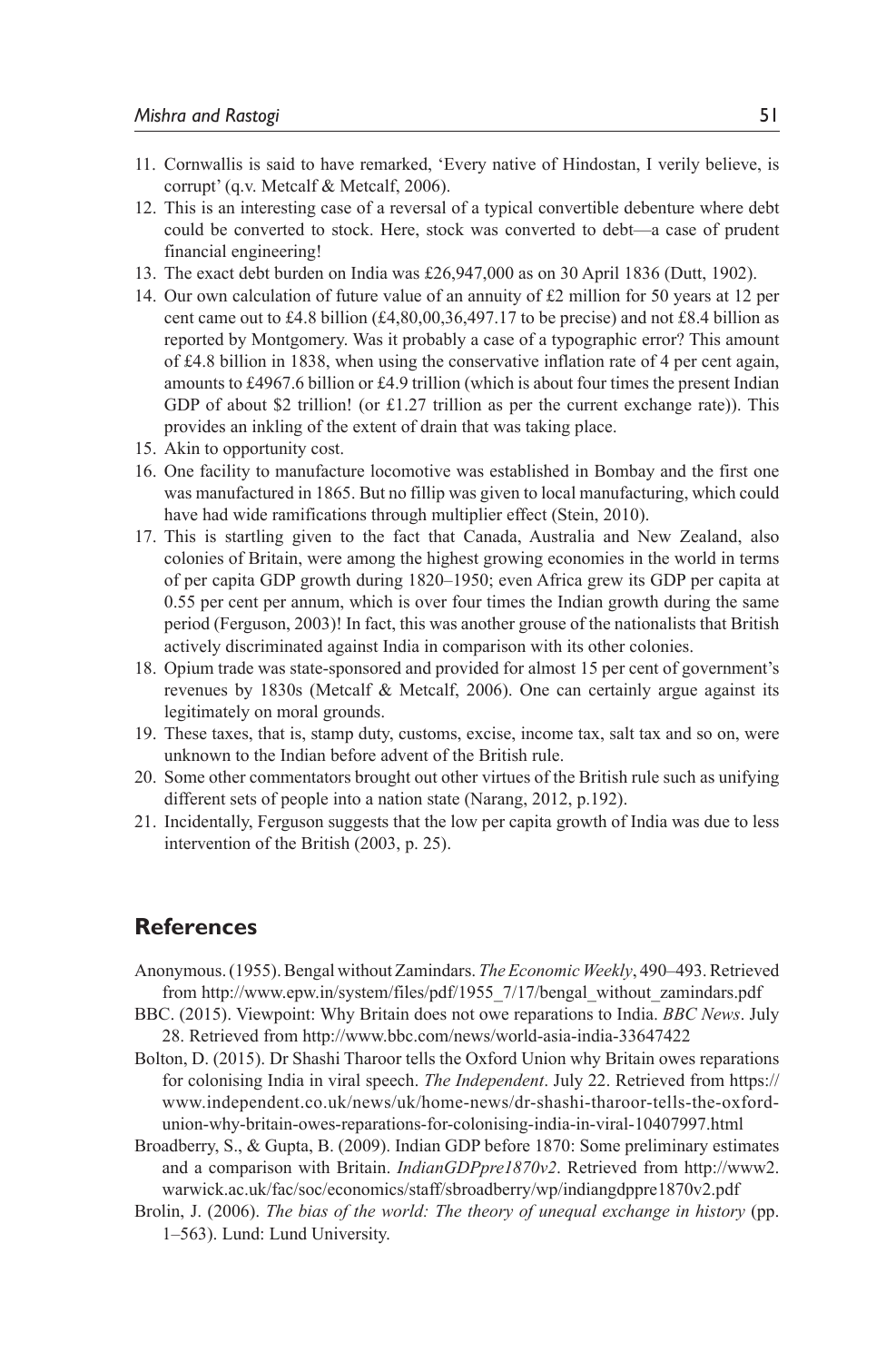- Chandra, B., Mukherjee, M., Mukherjee, A., Mahajan, S., & Panikkar, K. N. (2012). *India's struggle for independence* (1st ed.). New Delhi: Penguin Global.
- Chaudhury, B. (1983). Agrarian Relations: Eastern India. In D. Kumar (Ed.), *The Cambridge economic history of India* (1st ed., pp. 86–176). Cambridge: Cambridge University Press.
- Clingingsmith, D., & Williamson, J. G. (2004). *India's deindustrialization under British rule: New ideas, new evidence* (NBER Working Paper Series No. 10586). Cambridge. Retrieved from http://www.nber.org/papers/w10586
- ———. (2008). Deindustrialization in 18th and 19th century India: Mughal decline, climate shocks and British industrial ascent. *Explorations in Economic History, 45*(3), 209–234.
- Dasgupta, A. (1993). *A history of Indian economic thought*. London, UK: Routledge.
- Donaldson, D. (2018). Railroads of the raj: Estimating the impact of transportation infrastructure. *American Economic Review, 108*(4–5), 899–934.
- Dutt, R. (1902). *The economic history of India under early British rule* (1st ed., Vol. 1). Great Britain: Kegan Paul, Trench, Trubner.
- Esteban, J. C. (2001). The British balance of payments. *Economic History Review*, *LIV*(1), 58–86.
- Ferguson, N. (2003). *British imperialism revised : The costs and benefits of 'anglobalization'* (Development Research Institute Working Paper Series No. 2). New York. Retrieved from http://englisch.bildung-rp.de/fileadmin/user\_upload/ englisch.bildung-rp.de/DRIWP02.pdf
- Foster, J. B., & Holleman, H. (2014). The theory of unequal ecological exchange: A Marx-Odum dialectic. *Journal of Peasant Studies*, *41*(2), 199–233. doi:10.1080/03066150. 2014.889687
- Furber, H. (1948). *A study of European expansion in India in the late nineteenth century*. Cambridge, MA: Harvard University Press.
- Islahi, A. A. (1995). *Dadabhai Naoroji-from economic nationalism to political nationalism* (Munich Personal RePEc Archive Paper 23392, pp. 3–8). Retrieved from http://mpra. ub.uni-muenchen.de/23392/

James, L. (2010). *Raj: The making and unmaking of British India*. London, UK: Hachette.

- Karmakar, A. (2004). Dadabhai Naoroji, Drain theory and poverty-towards a discourse in political economy. In D. K. Das (Ed.), *Ten great economists* (Vol. IX., pp. 295–303). Delhi: Deep and Deep Publications.
- Kulke, H., & Rothermund, D. (1998). *A history of India* (3rd ed.). New York, NY: Routledge.
- Maddison, A. (1971). The economic and social impact of colonial rule in India. In A. Maddison (Ed.), *Class structure and economic growth: India & Pakistan since the Moghuls.* Retrieved from http://www.ggdc.net/maddison/articles/moghul\_3.Pdf
- Marx, K. (1971). *Theories of surplus value, part 3*. Moscow: Progress Publishers.
- Masani, R. P. (1939). *Dadabhai Naoroji: The grand old man of India* (1st ed.). London, UK: Unwin Publishers Limited.
- Metcalf, B. D., & Metcalf, T. R. (2006). *A concise history of Modern India* (2nd ed.). New York, NY: Cambridge University Press.
- Mollah, M. A. H. (2011). Growth and development of civil service and bureaucracy in Bangladesh: An overview. *South Asian Survey*, *18*(1), 137–156.
- Morrisette, A. (2010). 'No occasion for coffins': Humanitarianism and the Bengal famine of 1770. *Historia*, *19*, 116–128. Retrieved from http://www.eiu.edu/ historia/2010Morrisette.pdf
- Morrison, T. (1911). *The economic transition in India*. London, UK: John Murray.